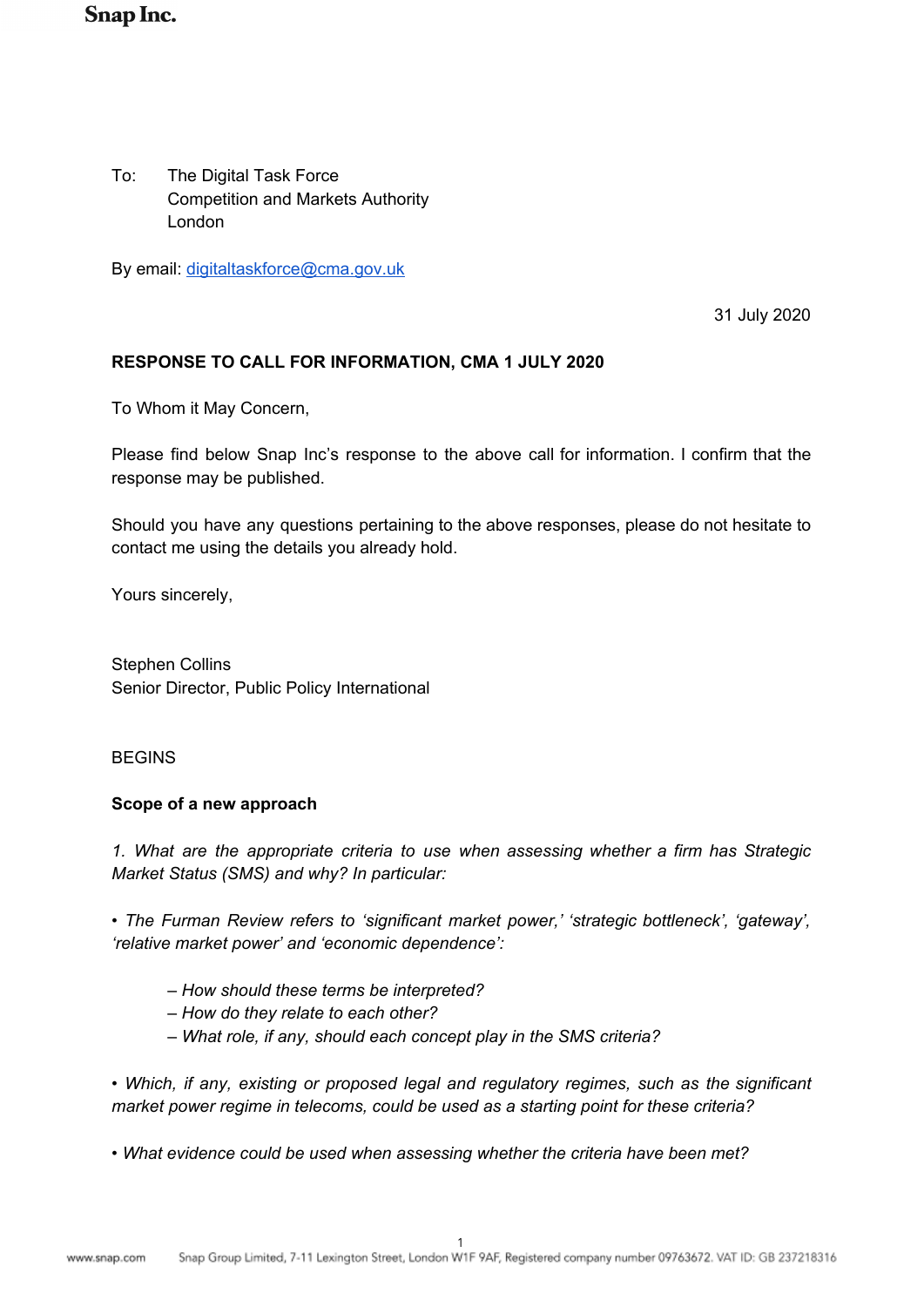The most obvious starting point, as Furman and others have noted, is the SMP regime in telecoms. Many of the key definitions and tests used to determine SMP can be re-used or adapted to help determine SMS in digital markets. Consideration should, however, be given to, and accommodation made for, the different characteristics exhibited by digital markets (greater dynamism, overlapping markets, importance of adjacent markets, propensity for tipping, etc) and the products and services (greater differentiation/specialisation/innovation, lack of commoditisation, high degree of experimentation, often shorter service durations).

The relevant market needs first to be defined. Geographical definition should not be an issue. Defining product/service, however, will be more difficult in the consumer digital space than in telecoms, due to the dynamism and fluidity of markets and their changing relationships with one another over, sometimes, quite short periods of time. Additionally, it is possible to identify more than one market operating simultaneously for the same service provision. For example, the relevant market in which search engines operate can be seen as search, search advertising, digital advertising or advertising more widely. There are also specialised search engines operating in niche verticals such as travel or shopping. To complicate matters further, general search engines of large conglomerates are usually present in other areas of their businesses, leveraging that privileged access in a way that competitors cannot. As a general rule of thumb, we would recommend starting with broad market definitions, which enable sufficient understanding to form a basis for the determination of SMS.

The more narrowly markets are defined, the less likelihood there will be for ex ante rules to be enduringly effective. For example, we would recommend that the digital advertising market be defined as a distinct market from offline and broadcast advertising (for the reasons given in multiple studies and competition cases to date), but that there is no need to segment the market further into search, display and so on. Advertising spend on digital points to advertisers using a dynamic, varying blend of search and display relative to their perceived return on investment at any one time.

In terms of assessing SMS: The baseline for SMP determination in telecoms begins with a 25% relevant market share (volume of sales, most likely) and we would recommend that be the starting point for digital markets too. Thereafter, the regulator must determine whether the company is a "strategic bottleneck" and "gateway". But rather than attempting to granularly define these concepts -- an effort that would serve neither speed nor accuracy of decisions -- we recommend a qualitative assessment that considers multiple measurable factors lifted from the telecoms regime. These could include overall size of the undertaking, control of infrastructure not easily duplicated, technological advantages or superiority, absence of or low countervailing buying power, easy or privileged access to capital markets/financial resources, product/services diversification (e.g. bundled products or services), economies of scale, economies of scope, vertical [and neighbouring] integration, a highly developed distribution and sales network, absence of potential competition, barriers to expansion, and so on. To these could be added the existence of direct, indirect and data-driven network effects, which form the core for success of most, if not all, dominant digital platforms today.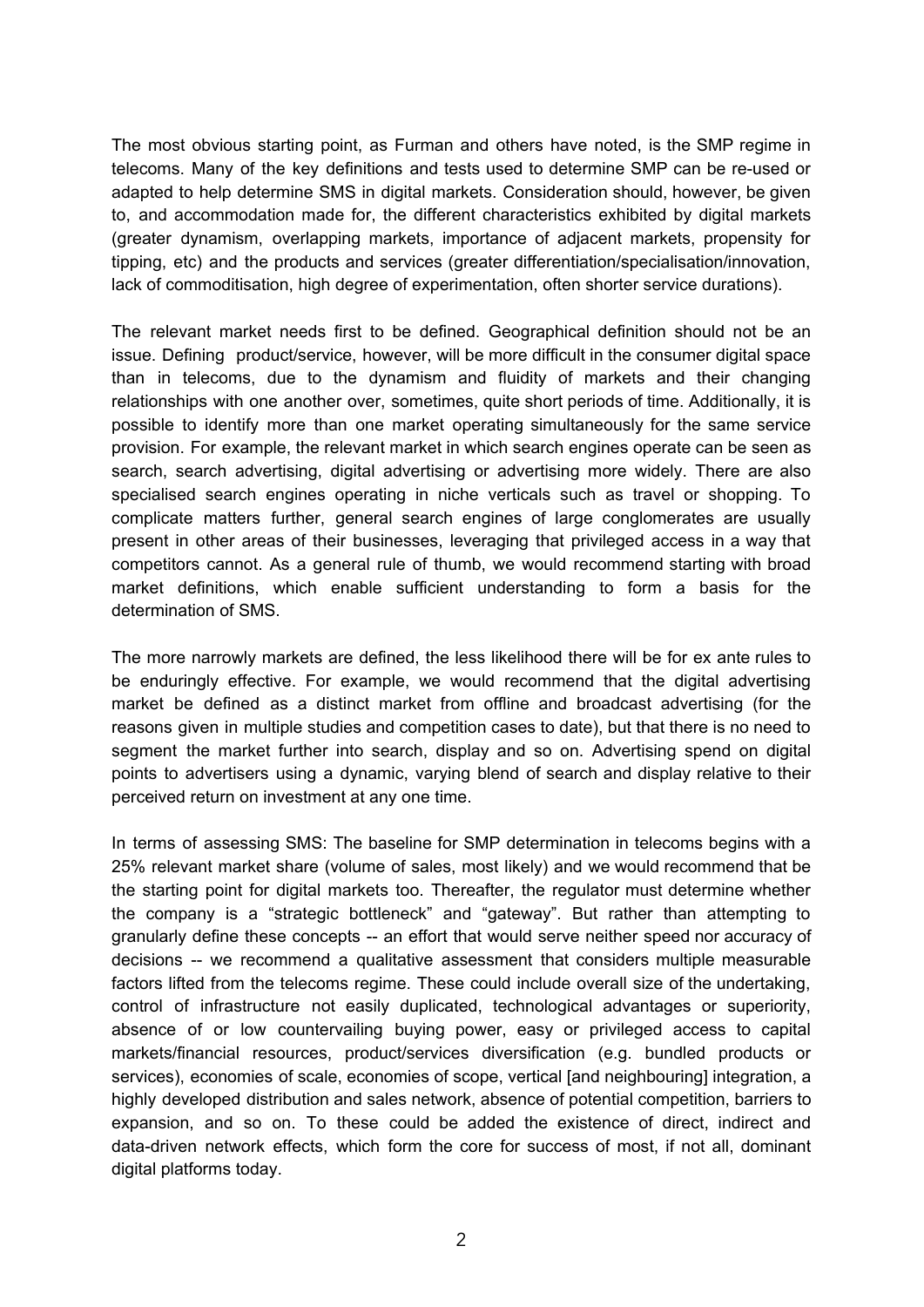We would not add an essential facilities test to the criteria, for the reasons stated in multiple academic works on the subject.

A final question worth asking here is what role the telecoms regime itself will play when the new EU Electronic Communications Code is transposed into UK statute? Given that some of the digital platforms likely to be under scrutiny by the CMA will, for the first time, be captured by the telecoms regime<sup>1</sup>, some more clarification of the interplay between CMA and OFCOM and how both sets of rules will be applied, presumably to the same markets and service providers, would be welcomed.

*2. What implications should follow when a firm is designated as having SMS? For example:* 

*• Should a SMS designation enable remedies beyond a code of conduct to be deployed?* 

*• Should SMS status apply to the corporate group as a whole?* 

*• Should the implications of SMS status be confined to a subset of a firm's activities (in line with the market study's recommendation regarding core and adjacent markets)?* 

A firm designated as having (indeed, enjoying the privilege of having) SMS should be automatically and immediately subject to the high level behavioural code of conduct. The CMA should also have at its disposal a range of behavioural and structural tools to apply on a case-by-case basis for each SMS firm to ensure the proper functioning of the market. It could be that no additional remedies are required straight away, or that others are applied after a certain period of time and subsequent review, or it could be that several are applied up front and withdrawn following review. Providing the regulator with sufficient flexibility to select and apply/withdraw the right tools/remedies at the right time is an important ingredient in the overall success of the new regime. The slow speed of the telecoms SMP regime must be improved upon in this regard.

We believe SMS should apply to the corporate group as a whole, otherwise it is likely that a form of asset swapping across the affected group would occur in order to avoid meaningful regulatory capture.

Since the largest digital companies differ significantly in composition, and continue to develop, the regulator should be granted sufficient flexibility to determine on an ad hoc basis whether the implications of SMS status should apply to a sub-set of a firm's activities or to the whole group's activities.

*3. What should be the scope of a new pro-competition approach, in terms of the activities covered? In particular:* 

<sup>1</sup> Most usually, as providers of Interpersonal Communications Services (ICS) a new sub-set of Electronic Communications Services (ECS), or, more occasionally, as providers of Electronic Communications Networks (ECNs) considering the growing submarine cabling, satellite and dark fibre assets of the largest digital companies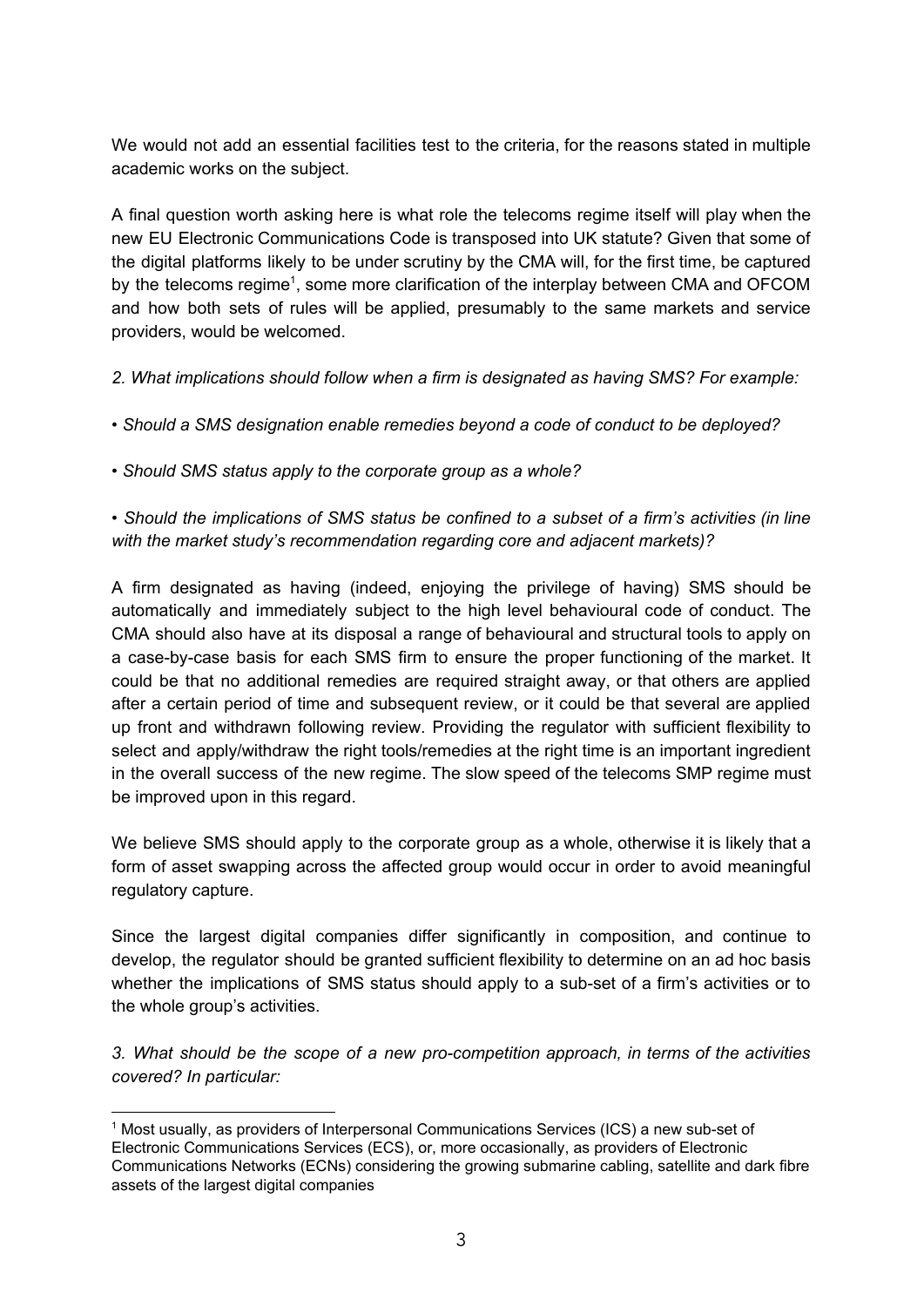- *What are the criteria that should define which activities fall within the remit of this regime?*
- *Views on the solution outlined by the Furman Review (paragraph 2.13) are welcome.*

We would prefer the CMA to be given a broad remit at the outset in terms of scope in primary legislation. This is both for reasons of future proofing and to ensure scrutiny of the widest possible number of digital markets. While digital advertising, mobile OS and app stores are currently the main focus, in the future it could be other markets - say, AI, fintech or or neurotech. Ensuring the CMA already has the scope to assess the competitiveness of any digital market would be a prerequisite for future success of the regime.

In terms of the Furman Review, the danger of the rather static approach (relative to the speed of development of digital markets) it advocates is clear. Identification of a few markets for scrutiny, leaving others to be added in 3-5 years' time, is not realistic given the dynamism and speed of digital markets today and tomorrow. We would prefer to see the CMA, on its own initiative, be able to add markets on an ad hoc basis, following a short consultation period of 2-3 months, without waiting 5 years for a review.

The performance of the telecoms regime in this regard is illustrative and not something to be replicated for much more dynamic digital markets.

In terms of how other regulators have defined relevant markets, with particular regard to digital advertising and social media markets, we note and commend the German Bundeskartellamt's approach in its recent Facebook investigation<sup>2</sup>. While the BKartA identified the relevant markets quite narrowly, it acknowledged that those markets overlap materially, have significant impact on one another, and all compete for the same advertising spend. This kind of analysis at the outset can help define which markets deserve scrutiny and should be enabled in the scope of the final approach.

*4. What future developments in digital technology or markets are most relevant for the Taskforce's work? Can you provide evidence as to the possible implications of the COVID-19 pandemic for digital markets both in the short and long term?* 

The new approach should not have to rely on predicting future market developments. It should be capable of absorbing anything that happens, quickly addressing market-damaging developments. Providing the CMA with the widest scope and a capacity to act swiftly to protect markets is more important than trying to guess future technologies or market developments. Thus far, it is fair to say, regulators across the world have done a poor job predicting market outcomes in both merger control and abuse of dominance cases and there is little reason to suppose this will change in future.

<sup>&</sup>lt;sup>2</sup> Bundeskartellamt, Case Summary: Facebook, Exploitative business terms pursuant to Section 19(1) GWB for inadequate data processing, 15 Feb 2019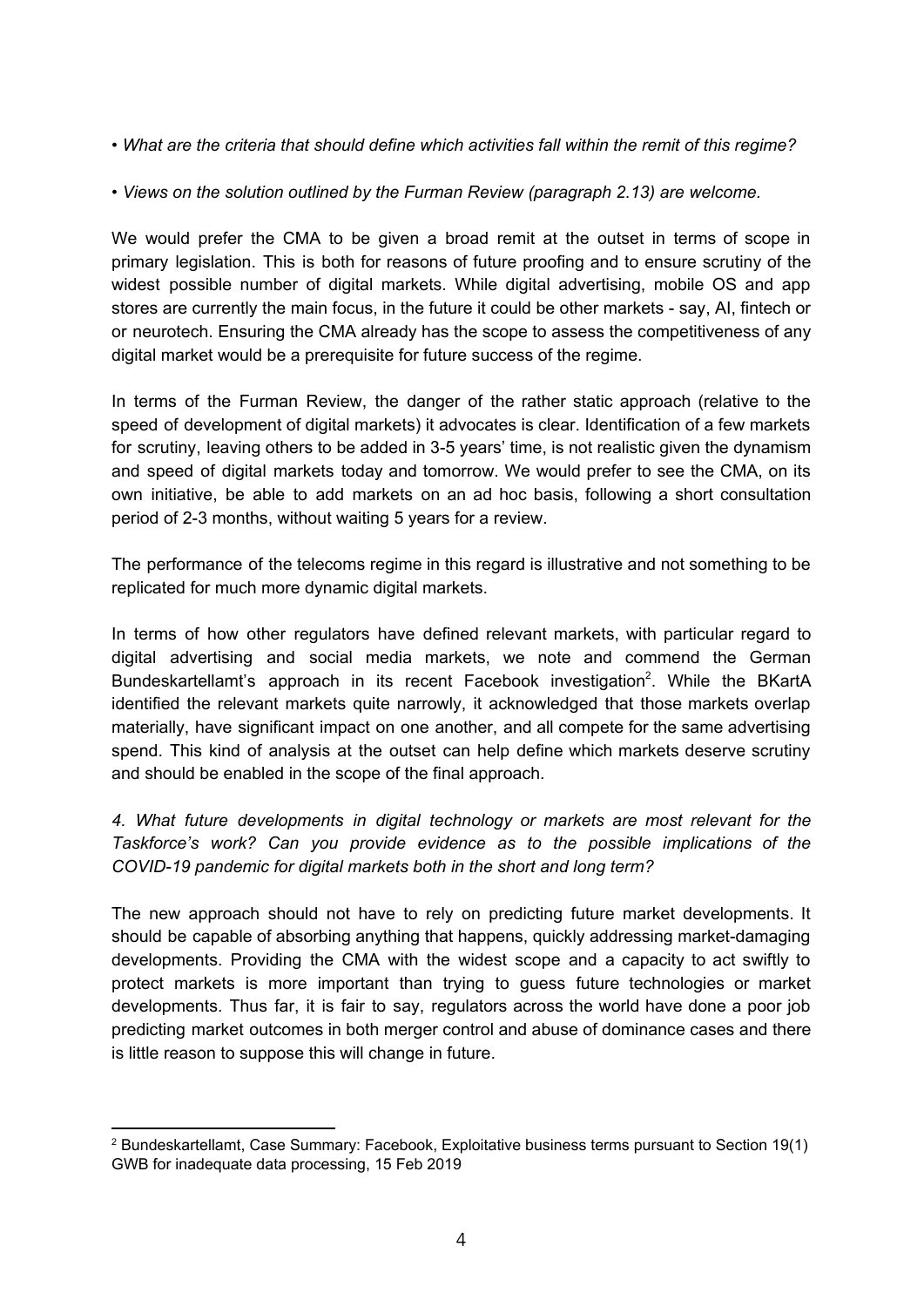## **Remedies for addressing harm**

*5. What are the anti-competitive effects that can arise from the exercise of market power by digital platforms, in particular those platforms not considered by the market study?* 

As we operate only in the markets considered by the market study, we are not able to answer this question.

*6. In relation to the code of conduct:* 

• Would a code structure like that proposed by the market study incorporating high-level *objectives, principles and supporting guidance work well across other digital markets?* 

*• To what extent would the proposals for a code of conduct put forward by the market study, based on the objectives of 'Fair trading', 'Open choices' and 'Trust and transparency', be able to tackle these effects? How, if at all, would they need to differ and why?* 

We believe a principles based code, like that proposed by the market study could work well across all digital markets. The principles of fair trading, open choices, and trust and transparency are universally desirable and pre-requisites for properly functioning markets. We also note and agree with the market study's desire not to add granular, prescriptive measures to the code itself.

In terms of the three overarching principles proposed, we are comfortable with the entirety of the fair trading approach<sup>3</sup>, open choices (with the exception of section 6.44, which would go too far in dictating technical decisions onto a business, restricting its room for manoeuvre in finding solutions to competition issues), and trust and transparency (with the exception of the final bullet of 6.46, which again is extremely prescriptive and would likely be overly punitive in a majority of cases $)^4$ .

*7. Should there be heightened scrutiny of acquisitions by SMS firms through a separate merger control regime? What should be the jurisdictional and substantive components of such a regime?* 

Yes, a mandatory prior notification procedure for all acquisitions by firms designated with SMS should be introduced, irrespective of the value of the transaction or whether it is likely to result in concentration in a market vertical. As we have seen with numerous past transactions in digital markets, the market value of a transaction or its lack of market concentration provide no indication of its long-term strategic value to the acquiring firm or of its long-term effect on the market.

 $3$  The fairness by design conceptual obligations could be usefully extended to encompass privacy by design and safety by design requirements. While policing these areas are the responsibility of ICO and OFCOM respectively, the competitive element of ensuring such design parameters are fairly met is also important

<sup>&</sup>lt;sup>4</sup> References in this para to section numbers relate to the interim report's indexing, rather than that of the final report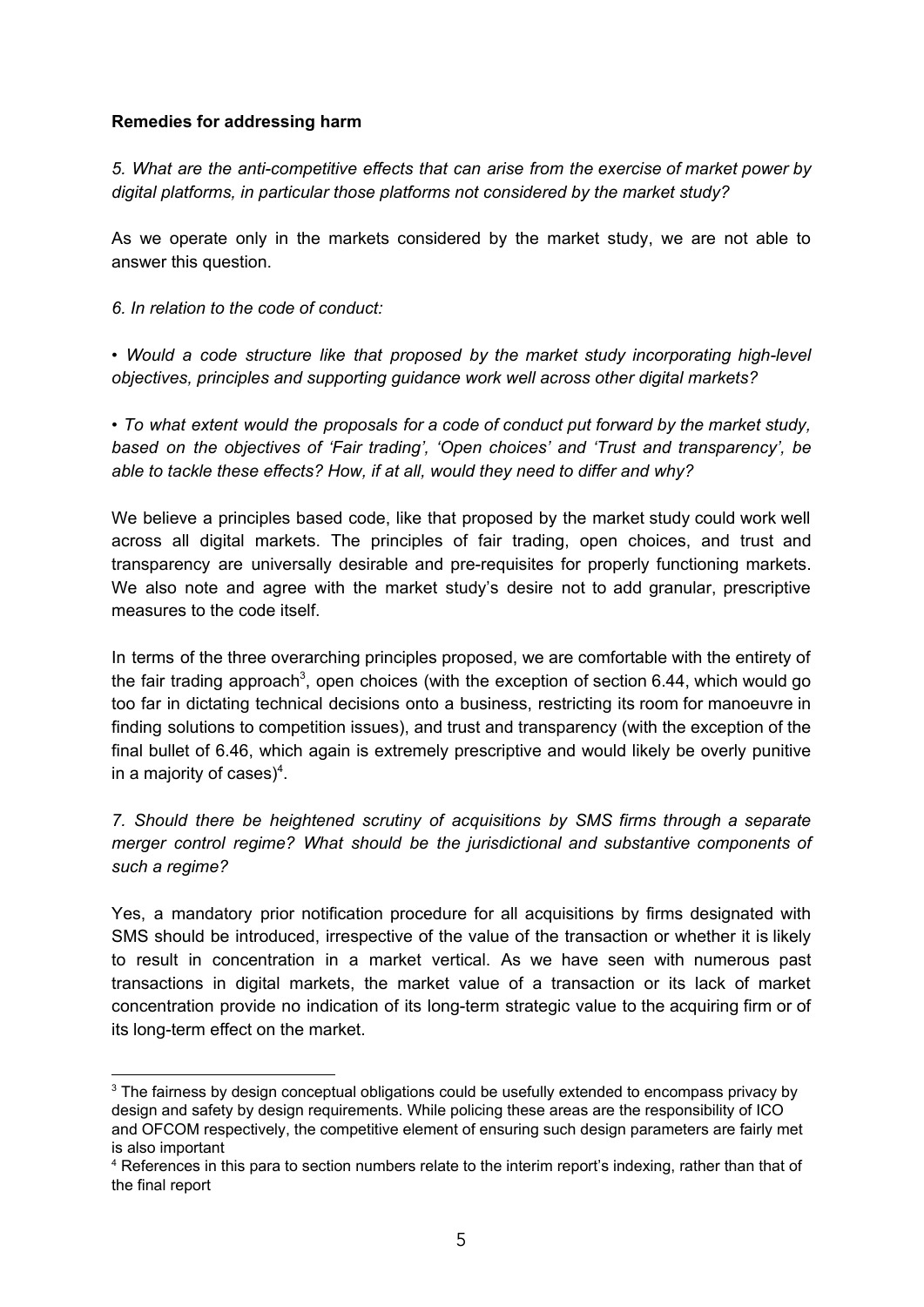The jurisdictional component could simply mirror the current (reasonably effective) merger control regime in terms of nexus.

*8. What remedies are required to address the sources of market power held by digital platforms?* 

*• What are the most beneficial uses to which remedies involving data access and data interoperability could be put in digital markets? How do we ensure these remedies can effectively promote competition whilst respecting data protection and privacy rights?* 

*• Should remedies such as structural intervention be available as part of a new pro-competition approach? Under what circumstances should they be considered?* 

Behavioural remedies here can be split into two categories: those that would appear in a code of conduct and apply to all firms with SMS and those that could be applied on an ad hoc basis, depending on particular circumstances of the SMS firm and the market(s) in which it operates.

The code should proscribe activities which are generally harmful to the market when undertaken by a dominant firm. These include self-preferencing, discriminatory treatment of third parties (in relation to both first party services and to other third parties), and unavoidable unfair terms and use of data.

Ad hoc behavioural remedies could be applied where it is believed that they could help restore competition to the market. These could include an obligation on the dominant firm to provide access to raw data that smaller competitors lack the scale and resource to collect, but are necessary to be able to compete with the dominant firm. Similarly, some forms of mandated limited interoperability might be imposed to help smaller competitors grow their networks. This should be considered only on an ad hoc basis and as a remedy applied only to the dominant firm. There should be no obligation on the wider competitor landscape to interoperate with the dominant firm, should smaller companies not see the benefit in doing so.

Unlike in utility-style industries, where services are essentially fully commoditised and driven by price and QoS alone, the consumer Internet space is characterised by highly differentiated products and services and innovation-based advances are frequent. Introducing an interoperability mandate into any of the digital markets would, through existing strong network effects, create a vortex around the dominant firm, pulling customers of smaller competitors irresistibly towards the core, with its frictionless functionality and larger user base.

It is hard to overstate the importance of not falling into the trap of seeing interoperability as a panacea for failing, or tipped, digital markets. We believe its blanket imposition would have the opposite to the intended effect. Thus, its use should be highly targeted, on an ad hoc basis and participation by smaller market players should be optional.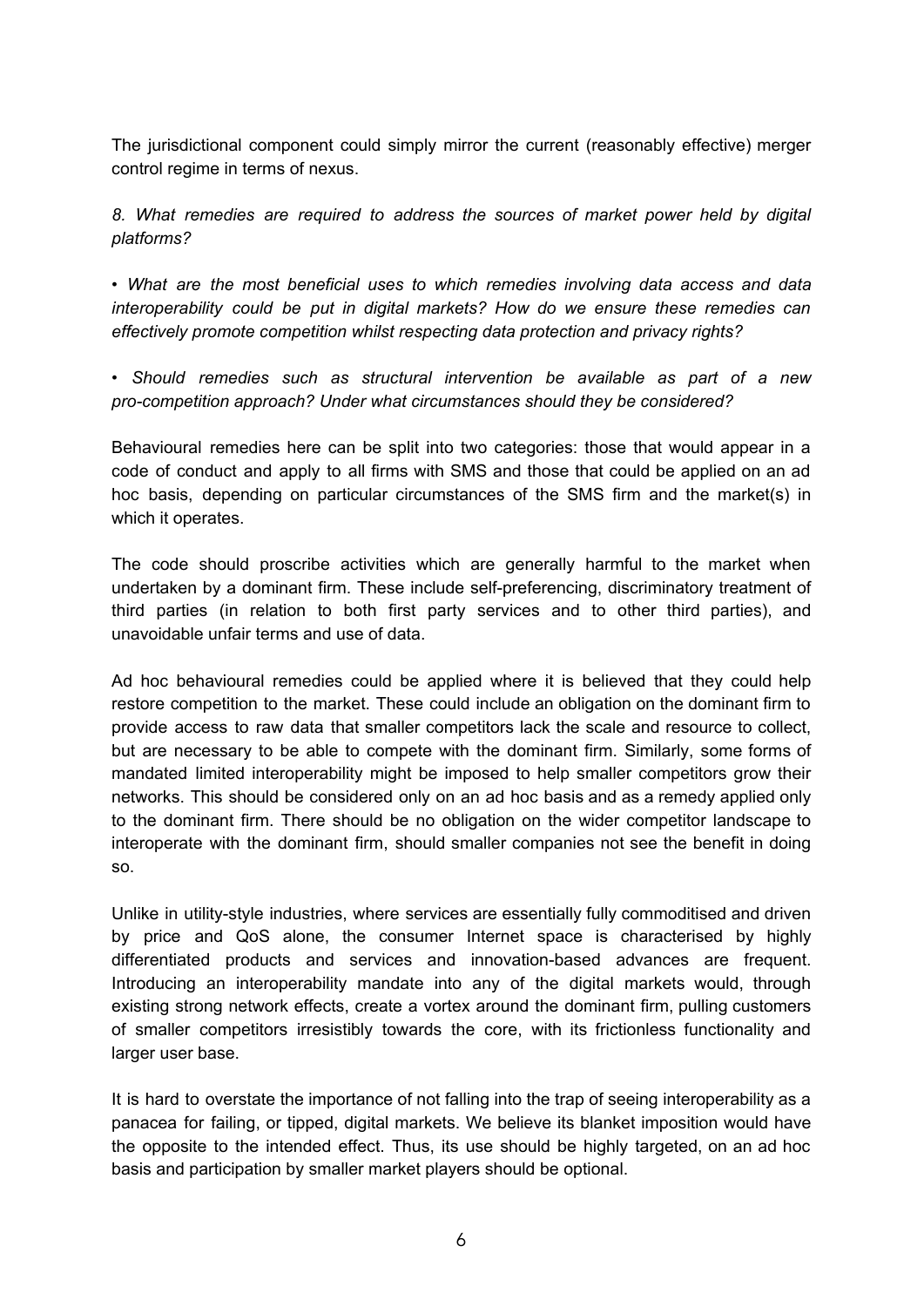Structural remedies are obviously a more serious step, since the economic effect can be quite destructive in terms of market value lost. Nevertheless, the option to impose structural remedies, should behavioural remedies not restore market competitiveness, must be an option available to the regulator as a last resort. It is clear from past actions taken by competition authorities in the UK and internationally regarding digital markets that behavioural remedies and fines have proven inadequate in most cases. Lowering the thresholds for the imposition of structural remedies on firms with SMS would help create more market effective outcomes in the future.

We would also recommend that, when weighing up potential remedies to impose, the regulator is obliged not to focus solely on economic value (gain/loss), but also on the social and societal harm/benefit accruing when a particular action is, or is not, taken. This would need to go beyond the traditional individual consumer benefit/harm considerations in terms of pricing and choice.

*9. Are tools required to tackle competition problems which relate to a wider group of platforms, including those that have not been found to have SMS?* 

*• Should a pro-competition regime enable pre-emptive action (for example where there is a risk of the market tipping)?* 

*• What measures, if any, are needed to address information asymmetries and imbalances of power between businesses (such as third-party sellers on marketplaces and providers of apps) and platforms?* 

*• What measures, if any, are needed to enable consumers to exert more control over use of their data?* 

*• What role (if any) is there for open or common standards or interoperability to promote competition and innovation across digital markets? In which markets or types of markets? What form should these take?* 

We do not see the need for additional tools to be available to address possible systemic issues in digital markets. While market tipping is clearly a phenomenon, trying to predict where, when and how it might happen would be very difficult. More important would be to address the dominant firms' market effects quickly and effectively. Smaller digital firms in the UK are already burdened with increasing amounts of regulatory red tape; adding more in order to protect a market that is functioning but might not in future, doesn't feel like smart policy making. On the contrary, as we have seen many times over, the winners of pre-emptively regulated markets are usually those most capable of handling the additional administrative and regulatory burden - i.e. the dominant firms.

The recent EU "P2B" Regulation already addresses relations between digital platforms and businesses using those platforms and introduces various important and necessary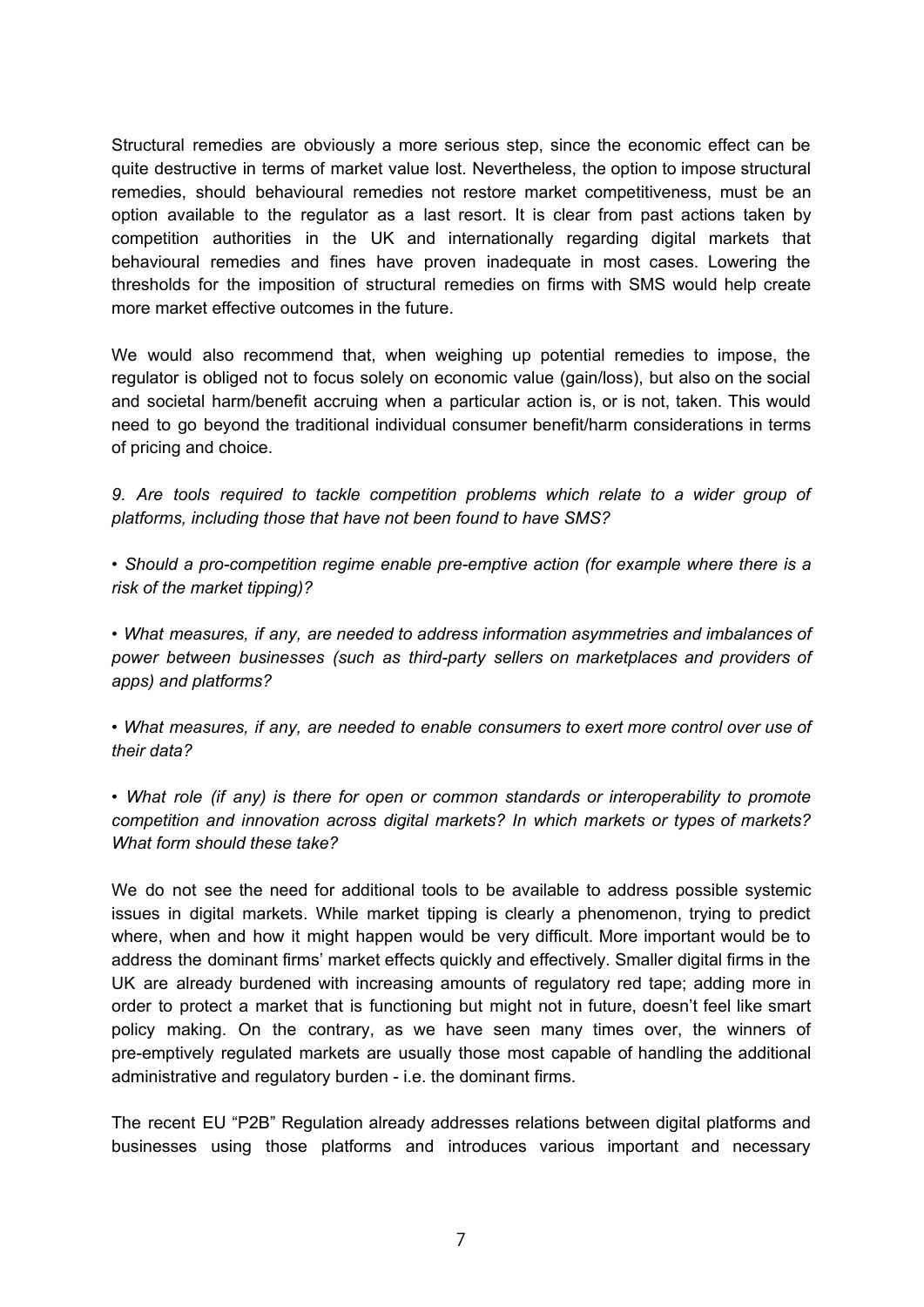protections regarding asymmetries of power, information and data <sup>5</sup>. We would urge the CMA and UK Government to take a step back and see how effective the P2B Regulation is proving in, say, 18-24 months' time before considering any further market-wide interventions or tools to enable such.

In terms of user control over data, the GDPR already provides a robust framework for users to exert control. The problem occurs when the largest firms abuse their position of dominance, forcing users to relinquish control in order to avoid losing access to a particular service. We would recommend using the competition tools under discussion in this questionnaire, rather than trying to replicate mandatory data portability processes evident in other sectors. Those other sectors are, for the most part, utilities providing commoditised services, easily interchangeable. Examples given by the Furman Review and the CMA in the past include retail banking, internet access provision and telephony. In contrast, the heterogeneous composition of digital services makes any form meaningful data portability very difficult, if not impossible, to achieve. One can see this from moribund projects like the Data Transfer Project<sup>6</sup>.

It is true that open standards in the Internet economy have facilitated a lot of growth, reduced costs and driven competition, primarily at the infrastructure and access layers. Arguably, though, the public Internet owes it phenomenal success to the services that run atop the infrastructure. Constant innovation at the services layer has driven huge economic value and societal benefit because of, not in spite of, a lack of standardization.

# **Procedure and structure of a new pro-competition approach**

*10. Are the proposed key characteristics of speed, flexibility, clarity and legal certainty the right ones for a new approach to deliver effective outcomes?* 

Yes.

*11. What factors should the Taskforce consider when assessing the detailed design of the procedural framework – both for designating firms and for imposing a code of conduct and any other remedies – including timeframes and frequency of review, evidentiary thresholds, rights of appeal etc.?* 

We believe the CMA's current thinking in these areas, as laid out in the market study final report, is generally sound. We would emphasise the need for speed of review and taking decisions; timeframes that, in the past, might have been counted in months and years, need to be condensed down to weeks and (a very small number of) months. Evidentiary thresholds for SMS designation should be lower than for anti-trust or merger control investigations, since decisions can be reviewed and revised on an ongoing basis. There should be sufficient provision made in the process to protect against vexatious appeals being used to delay or disrupt the imposition of legitimate designations.

<sup>5</sup> Regulation (EU) 2019/1150 of the European Parliament and of the Council of 20 June 2019 on promoting fairness and transparency for business users of online intermediation services <sup>6</sup> <https://datatransferproject.dev/>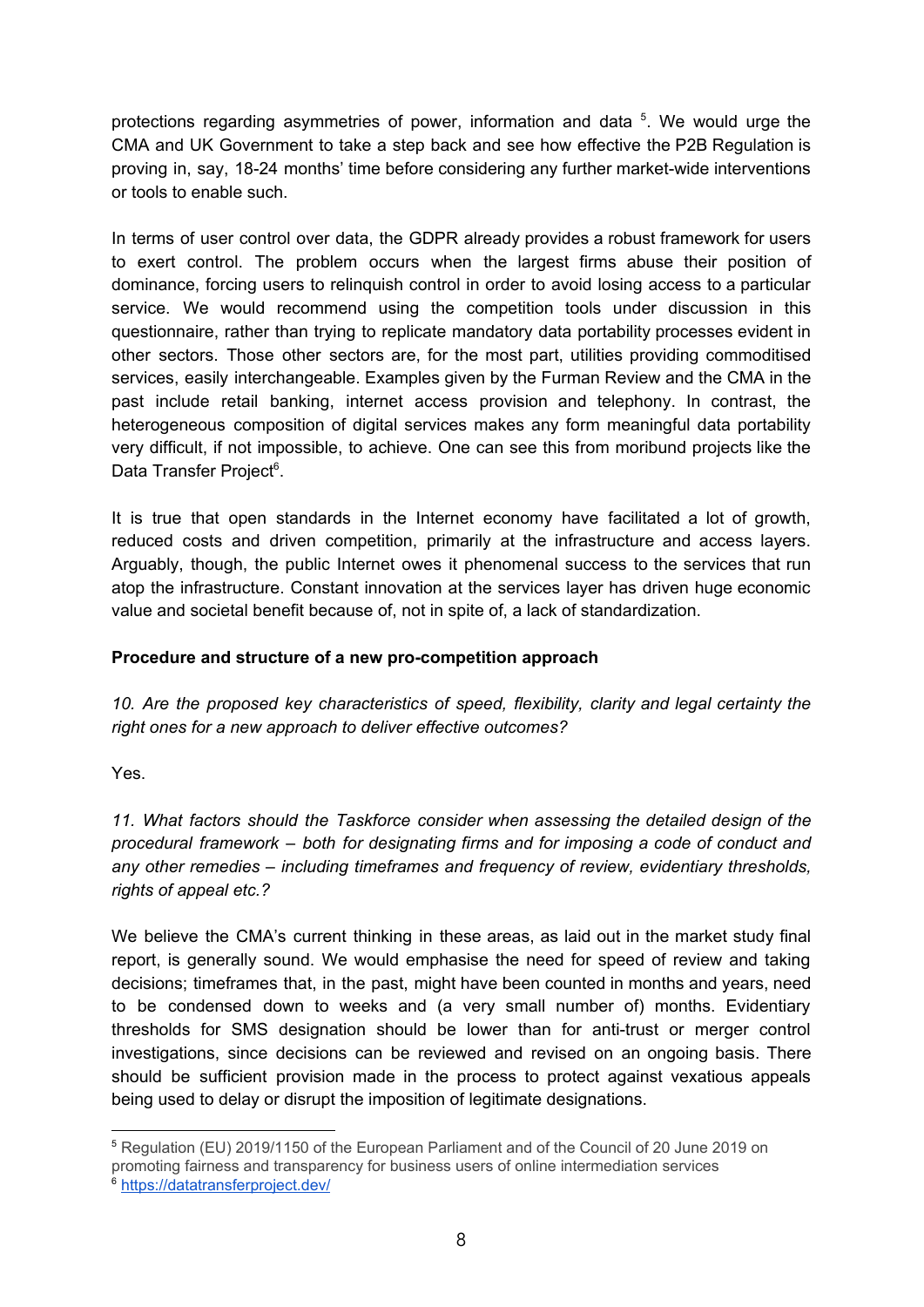*12. What are the key areas of interaction between any new pro-competitive approach and existing and proposed regulatory regimes (such as online harms, data protection and privacy); and how can we best ensure complementarity (both at the initial design and implementation stage, and in the longer term)?* 

It is important that the CMA takes a broad approach to upholding the proper functioning of digital markets. Theories of harm should consider not just economic harms, but also social and societal ones, and any new pro-competitive regulatory approach should reflect the same. As the question acknowledges, this gives scope for overlap with existing and proposed regulatory regimes. Most important among them are: the GDPR-based data protection regime (which is the ICO's responsibility) and the online harms / content liability regime (which will be OFCOM's responsibility). We have three recommendations to make: 1. Request that the ICO and OFCOM nominate a dedicated representative for ex ante competition-related matters led by CMA and second those people to the CMA during the regime and process establishment phase. 2. During evaluations for SMS designations, ensure ICO and OFCOM are part of the standing distribution for comment. 3. Reciprocally, the CMA would participate in any evaluation of the ICO or OFCOM that involved, or could impact upon, the proper functioning of digital markets.

Enhancing operational cooperation and decision-making transparency among these three, highly capable, authorities would allow for a comprehensive and united front on SMS designations, specifically, and reduce the likelihood of contradictory outcomes to regulatory investigations, more generally.

ENDS